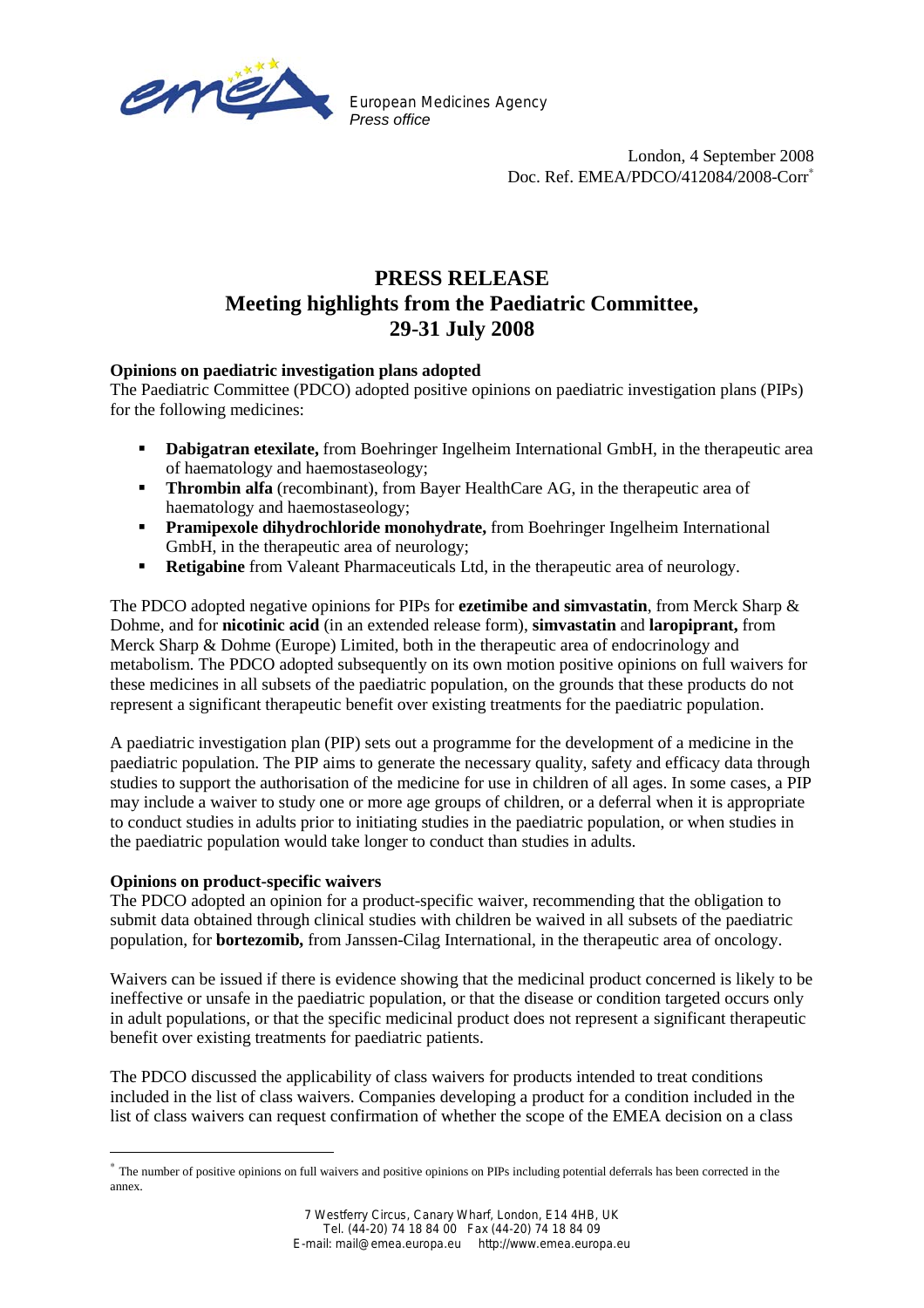waiver for a condition is applicable to their product. Upon review by the PDCO, companies will receive an outcome letter confirming whether or not their product is considered to fall under the scope of the EMEA Decision on class waivers.

#### **Compliance check with PIPs**

The PDCO endorsed a document which describes the EMEA compliance check with an agreed PIP, which is a prerequisite for the validation of new marketing authorisation applications and applications for extensions or variations of indications. In addition to the Paediatric Committee, the EMEA has liaised with the EMEA's Committee for Medicinal Products for Human Use (CHMP) and the Coordination Group for Mutual Recognition & Decentralised Procedures for Human Medicines for the drafting of this document.

As of 26 July 2008, pharmaceutical companies who submit an application for a marketing authorisation for a medicine have to provide either the results of studies in children conducted in accordance with an approved PIP or an EMEA decision on a waiver or on a deferral. This will apply from 26 January 2009 for medicines that are already authorised and for which a company is submitting an application for an extension of indication.

At the request of the Committee for Medicinal Products for Human Use, a competent authority or the applicant, the PDCO will assess and formulate an opinion on the compliance of the application for marketing authorisation with the agreed paediatric investigation plan concerned, i.e. assess whether all measures agreed in a PIP have been carried out in accordance with the EMEA decision on the PIP. Compliance is one of several prerequisites for obtaining the rewards and incentives provided for by the Paediatric Regulation.

#### **Cooperation with US-FDA**

The PDCO welcomed the attendance at the meeting of a representative of the US Food and Drug Administration (FDA) in the framework of the Principles of Interaction between EMEA and FDA Pediatric Therapeutics. According to the terms of these principles, EMEA staff may attend the FDA's Pediatric Implementation Team meetings and FDA staff may attend the EMEA's Paediatric Committee meetings to enable regulators from either agency to observe operational activities, and to optimise mechanisms and timing of information exchanges.

The objectives of the cooperation between the EMEA and FDA in the field of paediatric medicines are to facilitate the framework for global paediatric development plans, compatible for both agencies, with the aim of avoiding exposing children to unnecessary trials.

The next meeting of the PDCO will be held on 27-29 August 2008.

-- ENDS --

Notes:

- 1. PDCO opinions on PIPs and waivers are transformed into EMEA decisions within the timeframe laid down by the Paediatric Regulation (Regulation (EC) No 1901/2006, as amended). The decisions can be found on the EMEA website: http://www.emea.europa.eu/htms/human/paediatrics/decisions.htm
- 2. The Principles of Interaction between EMEA and FDA Pediatric Therapeutics can be found on the EMEA website: http://www.emea.europa.eu/pdfs/general/direct/pr/interactions.pdf
- 3. The document on procedural advice for validation of new marketing authorisation applications for extensions/variations and compliance check with an agreed PIP is published in the Medicines for children section of the EMEA website.
- 4. More information about the PDCO and the Paediatric Regulation is available in the 'Medicines for children' section of the EMEA website.
- 5. This press release, together with other information on the work of the EMEA, can be found on the EMEA website: http://www.emea.europa.eu

Media enquiries only to: Martin Harvey Allchurch or Monika Benstetter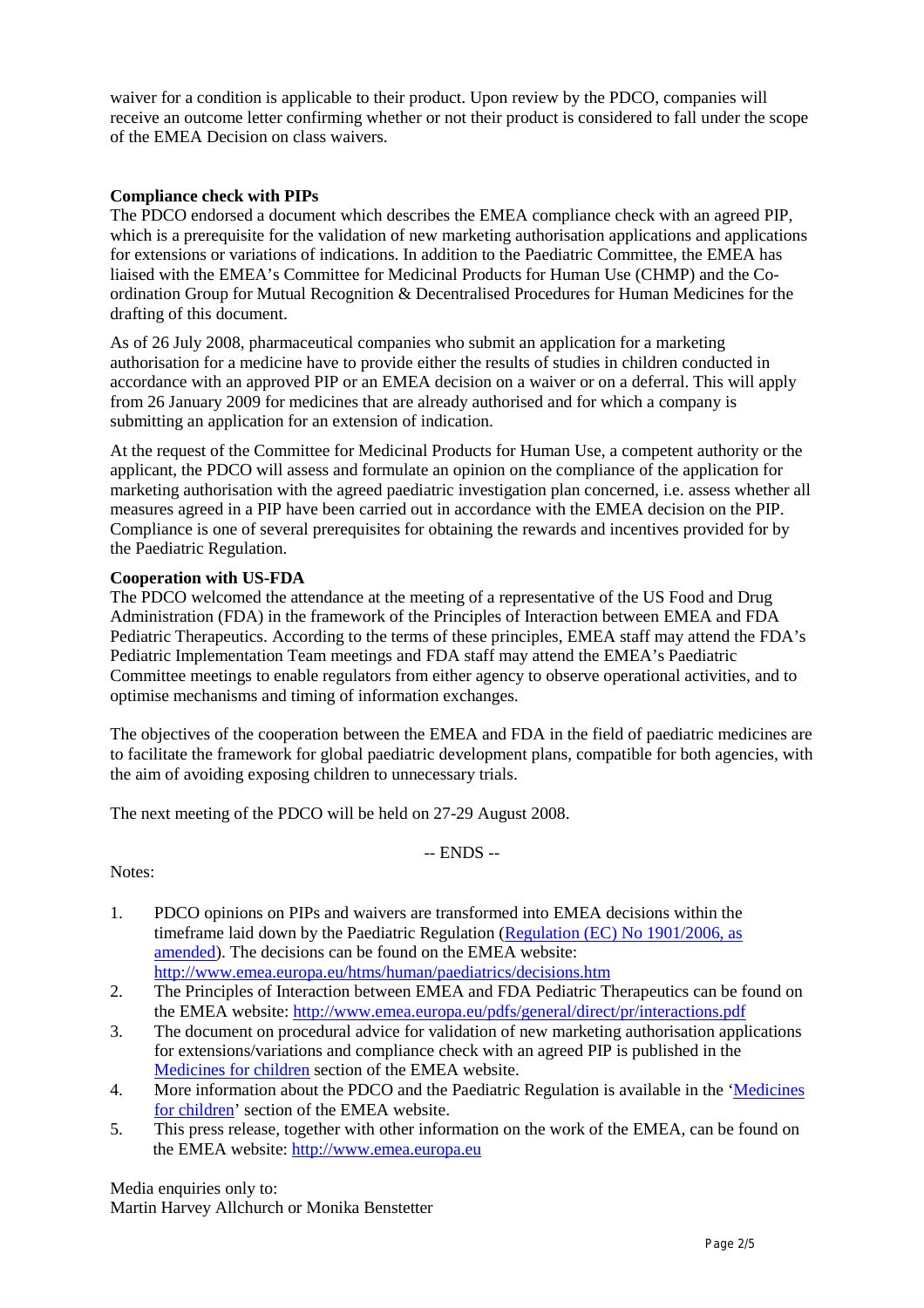Tel. (44-20) 74 18 84 27, E-mail press@emea.europa.eu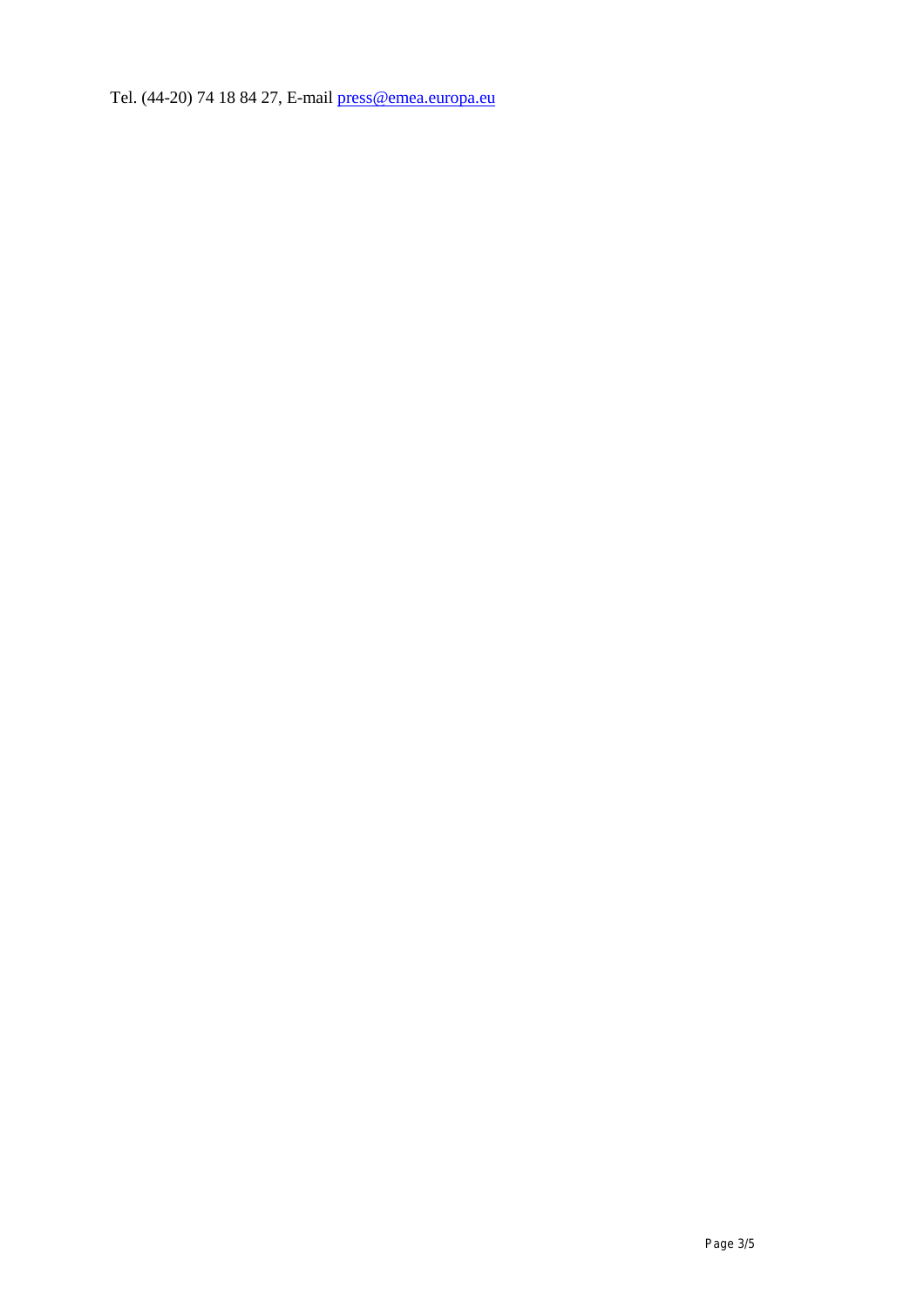|                                                                                                                                                                                                                          | 2007       | 2008      | <b>Cumulative</b> |
|--------------------------------------------------------------------------------------------------------------------------------------------------------------------------------------------------------------------------|------------|-----------|-------------------|
|                                                                                                                                                                                                                          | (August to | (January- | <b>Total</b>      |
|                                                                                                                                                                                                                          | December)  | end July) |                   |
| Total number of validated PIP / waiver<br>applications                                                                                                                                                                   | 85         | $174^1$   | $259^2$           |
| Applications submitted for a product not yet<br>authorised ( <i>Article</i> $7^3$                                                                                                                                        | 39         | 122       | 161 $(62%)$       |
| Applications submitted for a product already<br>authorised still under patent in view of a<br>submission of a variation/extension for a new<br>indication, pharmaceutical form or route of<br>administration (Article 8) | 45         | 47        | 92 (36%)          |
| Applications submitted for an off-patent product<br>developed specifically for children<br>with an age-appropriate formulation (Article 30)                                                                              |            | 5         | 6(2%)             |
| PIPs and full waiver indications covered by<br>these applications                                                                                                                                                        | 202        | 259       | 461               |

## **OVERVIEW OF PAEDIATRIC INVESTIGATION PLAN/WAIVER APPLICATIONS**

| <b>Number of Paediatric Committee (PDCO)</b><br>opinions | 2007          | 2008 | <b>Total</b> |
|----------------------------------------------------------|---------------|------|--------------|
| Positive on full waiver                                  | 10            | 25   | 35           |
| Positive on PIPs including potential deferral            | $\mathcal{D}$ | 43   | 45           |
| <b>Negative Opinions adopted</b>                         | 0             |      |              |
| Positive Opinions adopted on<br>Modification of the PIP  |               |      |              |
| Positive opinion on Compliance with PIP                  |               |      |              |

<sup>&</sup>lt;sup>1</sup> Figures including 31 July 2008 start of procedure; the figure does not include products which are currently under validation  $^{2}$  Of which 57 are requests for full waiver<br><sup>3</sup> Applications submitted in accordance with